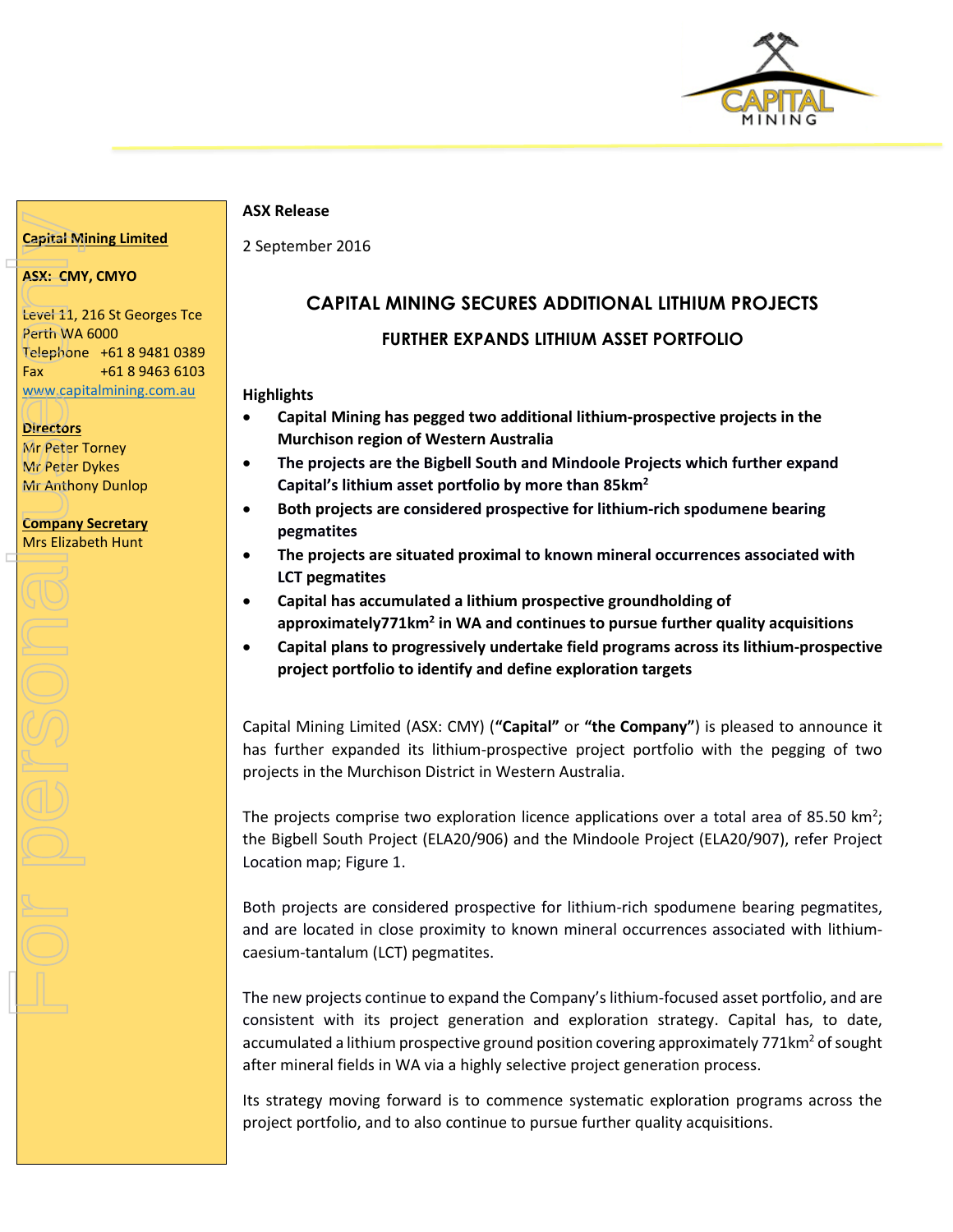

## **Exploration Rationale**

The Bigbell South and Mindoole Projects are both considered prospective for rare-element granitic pegmatites of the LCT geochemical group, and have been identified and pegged on the basis that both demonstrate a strong conventional LCT Pegmatite model.

Pegmatite is composed of common granite minerals including quartz, feldspar and micas, as well as economically significant minerals containing elements such as lithium (spodumene), tantalum, niobium, tin and tungsten.

The projects demonstrate a granite and greenstone contact, which is recognised as a prime target zone (or 'goldilocks zone') for LCT pegmatites. An assessment of magnetics data over the project areas indicates the presence of greenstone, which further adds to the spodumene bearing pegmatite potential of the projects.

The Bigbell South Project lies adjacent to the Big Bell Gold Mine and is located 3km from an active pegmatite field, which hosts tin and beryllium occurrences - which are key indicators to potential fertile LCT pegmatite mineralisation (Figure 2).

The Mindoole Project is situated 5km north of the Patons Lode and Doreen LCT pegmatite field where Venus Metals Corporation (ASX: VMC) is exploring the Poona Lithium Project and Montezuma Mining (ASX: MZM) also has a ground holding (Figure 3).



**Figure 1:** Bigbell South and Mindoole Project locations.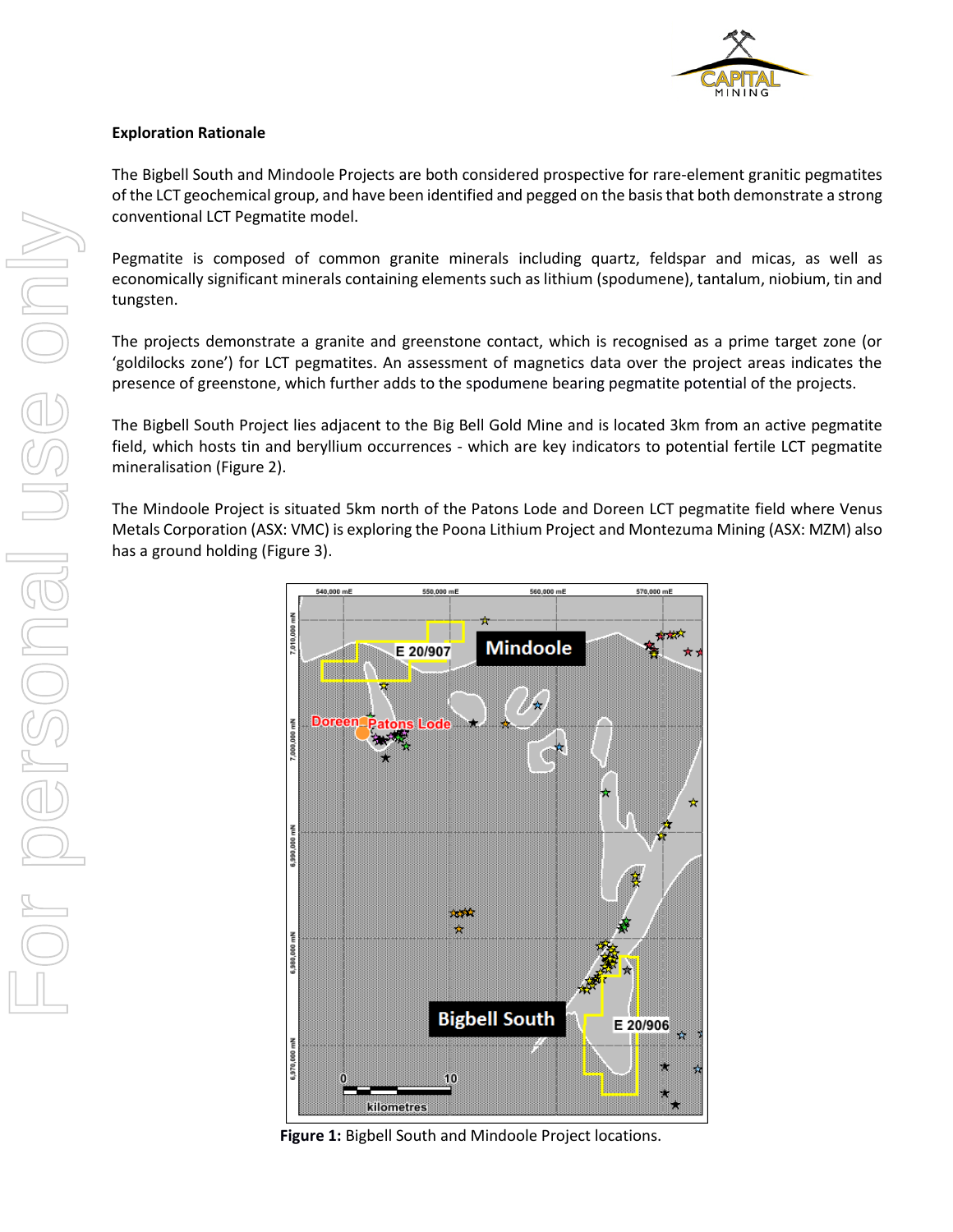

#### **Works Program**

Capital plans to immediately commence a first phase reconnaissance, ground work program at the Bigbell South and Mindoole Projects. This will include soil sampling, rock chip sampling and mapping as part of the target identification and definition process, and will form part of the Company's progressive exploration of its lithiumprospectiveasset porfolio.

Upon grant of the tenements, which is expected in approximately three months, the Company will embark on a more detailed field work program to further define and refine target areas.

#### **Location and Infrastructure**

The Projects are located in an established and active mineral field in the Murchison region of WA, which hosts numerous active exploration and mining operations and where requisite labour and exploration equipment is readily available. Mindoole is the northernmost project and is located approximately 40km north west of the Bigbell South Project. The projects are situated in close proximity to the town of Cue and approximately 330km from the port of Geraldton. The tenements are accessible via main roads, regional roads plus secondary roads and tracks.



**Figure 2**: BigBell South Project location.